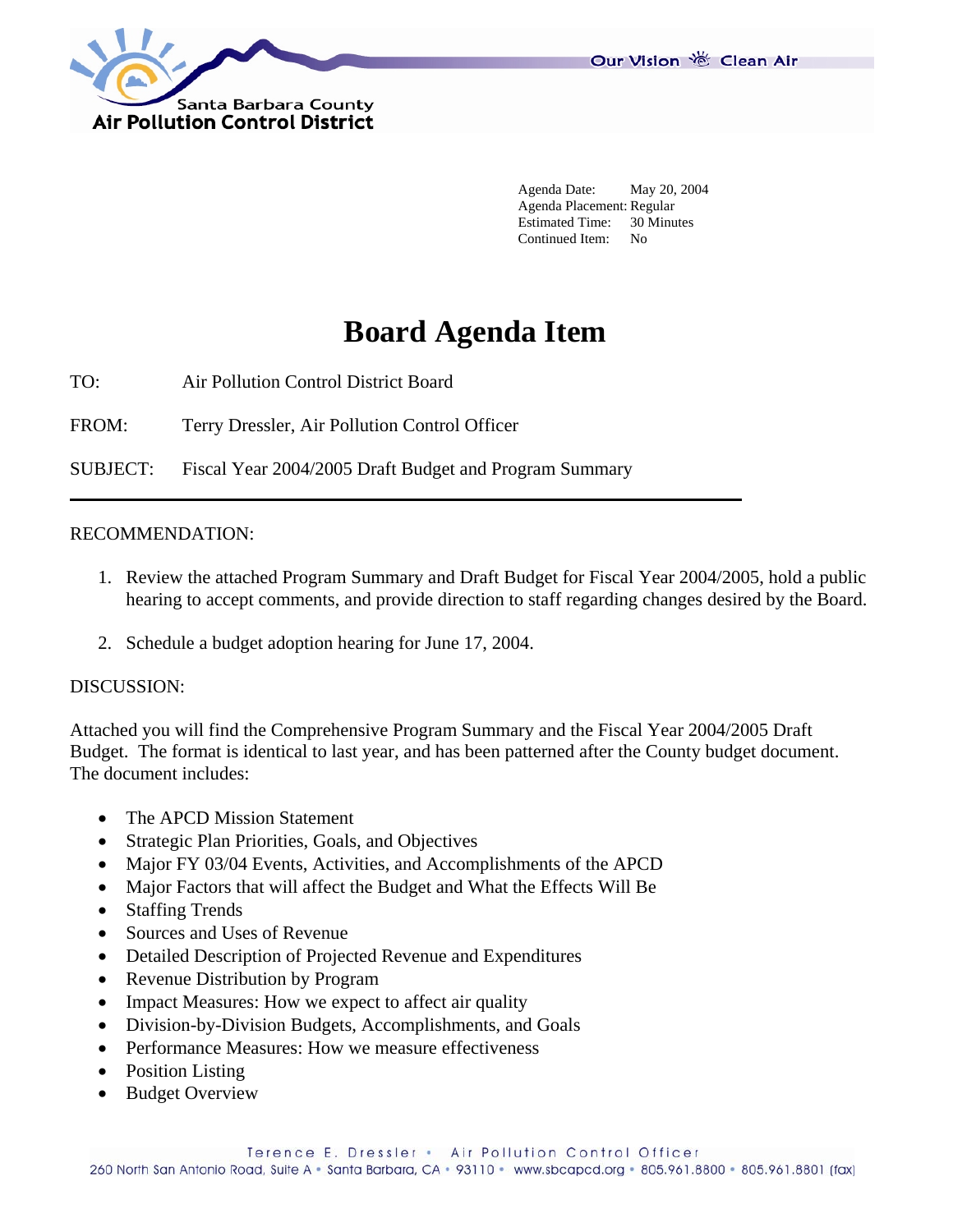## **Budget Overview**

The proposed FY 04/05 budget includes total expenditures of approximately \$8 million, which is about the same as the FY 03/04 budget. No fee revisions are included in the proposed budget except the annual costof-living adjustments to fixed fees, which is currently proposed to be 2%, though the final budget will include an updated estimate based on current information at that time.

With two notable exceptions, most of our revenue sources are projected to remain relatively stable from our current fiscal year budget to FY 2004/2005. One significant reduction in revenue from this fiscal year to the next will be in permit reevaluation fees. Permit reevaluation fees are assessed to each permitted source every three years. The three-year permit reevaluation cycle provides a revenue stream that is uneven from year to year; and one of the three years yields substantially lower revenue than the other two years in the cycle. The permit reevaluations scheduled FY 04/05 will not produce as much revenue as last year's or next year's reevaluations. Consequently, we are proposing to use reserve funds to make up the shortfall in FY 04/05 and then re-build the reserve fund in subsequent years. We also plan to bring a comprehensive Reserve Designation Plan to your Board sometime early in the next fiscal year. The other notable reduction in revenue for FY 2004/2005 is due to a reduction in Tobacco Settlement funds from \$85,000 in the current fiscal year to \$30,000 for the coming fiscal year.

As we reported in last year's budget Board letter, the APCD staffing has been significantly reduced over the last decade. The reductions in staff were the result of reductions in revenue. Some of the revenue reductions were associated with reductions in workload and some were not. Reductions in revenue that result from reductions in permitting and compliance activities are coincident with reductions in workload. However, reductions in revenue produced by reductions in air pollution emissions achieved through compliance with rules and permit conditions do not necessarily coincide with reductions in workload. In fact, more often than not, most emission reductions achieved by regulations actually increase the need for permitting and compliance related work in order to ensure that the emission reductions continue to be achieved and that all regulated companies are treated equitably. Furthermore, until we achieve and successfully maintain all air quality health standards, attainment planning workload remains fairly steady regardless of fluctuations in emissions related revenue.

Given the increases in per employee costs in workers compensation insurance and retirement benefits, in order to balance the FY 04/05 budget it will be necessary to unfund a vacant division manager position. The deletion of this position in the next fiscal year has made it necessary to reorganize the management structure of the APCD. The organizational structure is illustrated by the organization chart in the budget document (pg. 21). Essentially, the changes to the management structure include combining the Major Source Division and the General Source Division into a single division called the Engineering and Compliance Division, which will handle all stationary source permitting and compliance activities. Also, as part of this change, the Rule Development Section has been reassigned to the Technology and Environmental Assessment Division and combined with the Attainment Planning Section. By combining the rules and clean air planning staffs we will realize gains in efficiency because control measure development in the plan and subsequent rule development efforts are necessarily entwined. We also expect to gain opportunities for synergy of complementary skills and the flexibility to shift staffing resources smoothly to meet critical short term planning and rule development objectives as they arise.

Finally, in the new organizational structure, the Information Technology supervisor will report to the director. This will allow for more effective strategic management of the long term automation goals. A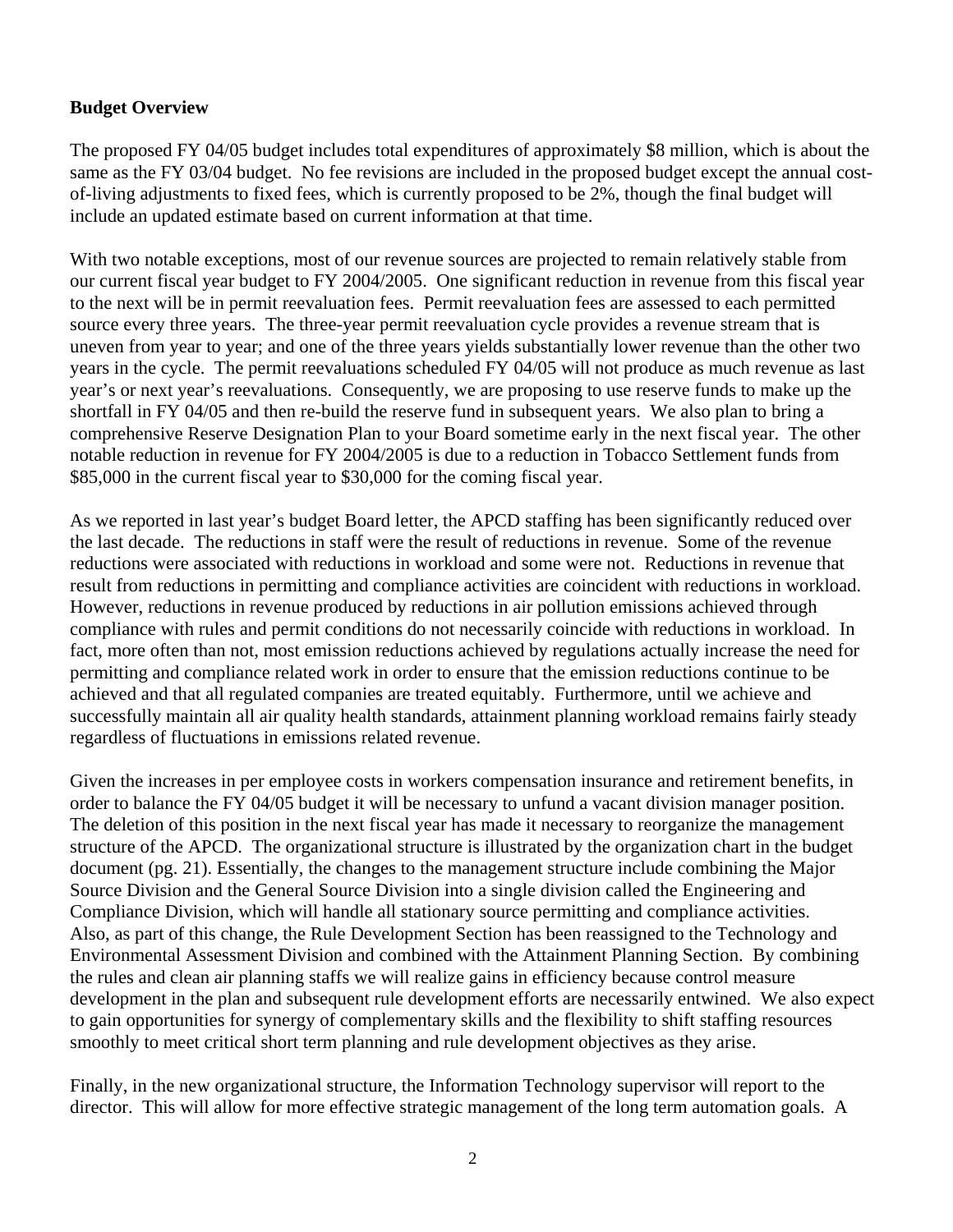strategic approach to management of our automation goals will facilitate the effective application of limited resources toward continued efficiency improvements.

In summary, the annual fluctuation in one of our key revenue streams will require the APCD to use reserve funds for the FY 2004/2005 budget. Furthermore, increased costs associated with workers compensation insurance and retirement contributions, combined with other revenue reductions have made it necessary to unfund a vacant division manager position and reorganize the APCD management structure.

# **Program Overview**

Major accomplishments, events, and highlights during FY 03/04 have included:

- No exceedances of the one-hour federal ozone standard for the third year in a row
- Fifth year in a row for attainment of the one-hour federal ozone standard
- EPA formally redesignated Santa Barbara County as an attainment area for the federal 1-hour ozone standard
- EPA formally designated Santa Barbara County as an attainment area for the new federal 8-hour ozone standard
- Established a coalition of partners to fund a marine shipping retrofit program and made significant progress toward implementation of the first retrofit
- Receipt of the 2004 Environmental Award for Outstanding Achievement from EPA for the Santa Barbara Car Free Project
- Passage of Senate Bill 700 that removed the exemption from permit for agricultural sources of air pollution
- Moved into new offices in the new energy-efficient Casa Nueva building and established a full function office in Santa Maria (the information technology and communications at these offices are seamlessly integrated to ensure consistency, efficiency, and effective customer service)
- Approached the goal of Senate Bill 2588 through the reduction of the number of businesses presenting a significant risk to the public from toxic air pollution from 51 to 5. By the end of the fiscal year, we project that there will be only one significant risk facility left in Santa Barbara County.
- Twenty grants to reduce air pollution
- 1,334 inspections and 462 permitting actions in calendar year 2003
- Responded to 186 air pollution complaints in calendar year 2003

Major efforts during FY 2004/2005 will include:

- Prepare an update of the Clean Air Plan describing our strategy for attaining the state 1-hour ozone standard
- Continue our marine shipping initiative with the goal of facilitating the retrofit of at least one vessel that traverses our coastline and participate in efforts to influence legislation and treaties aimed at reducing the emissions from marine vessels
- Adopt new rules required by the 2001 Clean Air Plan and state mandates
- Implement the state Air Toxics Control Measure for stationary diesel internal combustion engines
- Work with the local agricultural community to implement the state and federal requirements for agricultural source permits
- Continue to implement grant programs to reduce air pollution